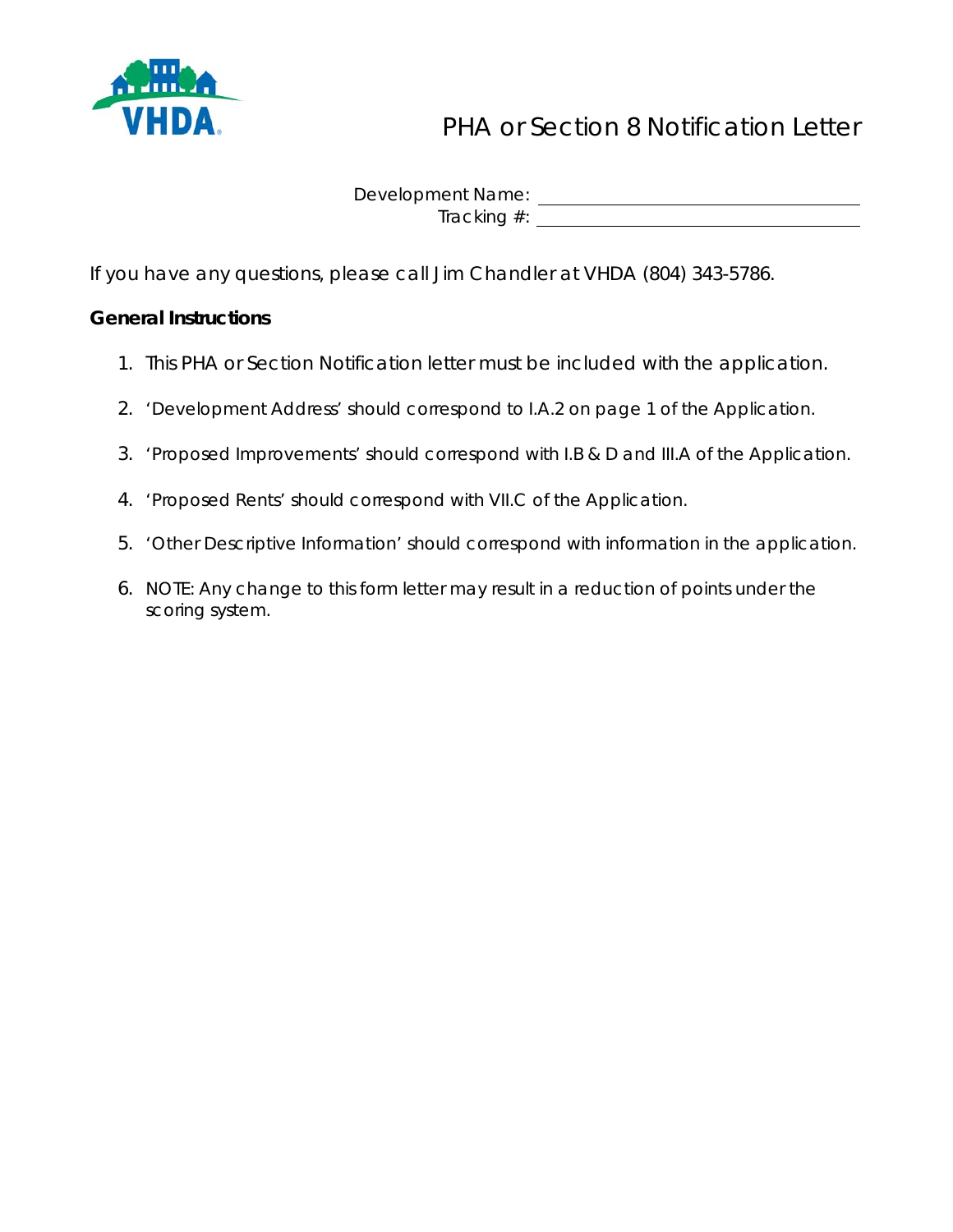## PHA or Section 8 Notification Letter

#### **DATE:**

**TO:** Local Housing Authority or Administering Agency Street Address City, Virginia Zip Attention: Section 8 or PHA Waiting List Administrator

**RE:** PROPOSED AFFORDABLE HOUSING DEVELOPMENT

Name of Development: Name of Owner:

I would like to take this opportunity to notify you of a proposed affordable housing development to be completed in your jurisdiction. We are in the process of applying for federal low-income housing tax credits from the Virginia Housing Development Authority (VHDA). We expect to make a representation in that application that we will give leasing preference to households on the local PHA or Section 8 waiting list. Units are expected to be completed and available for occupancy beginning on \_\_\_\_\_\_\_\_\_\_\_\_ (date).

The following is a brief description of the proposed development:

Development Address:

| New Constr.:<br><b>Adaptive Reuse:</b><br>Rehabilitation: | $#$ units<br>$#$ units<br>$#$ units                                                                                         | $#$ Bldgs<br>$#$ Bldgs<br>$#$ Bldgs                 | <b>Total Gross Floor Area</b><br><b>Total Gross Floor Area</b><br><b>Total Gross Floor Area</b> |
|-----------------------------------------------------------|-----------------------------------------------------------------------------------------------------------------------------|-----------------------------------------------------|-------------------------------------------------------------------------------------------------|
| Proposed Rents:                                           |                                                                                                                             |                                                     |                                                                                                 |
|                                                           | Efficiencies:<br>\$<br>\$<br>1 Bedroom Units:<br>2 Bedroom Units:<br>\$<br>\$<br>3 Bedroom Units:<br>\$<br>4 Bedroom Units: | / month<br>/ month<br>/ month<br>/ month<br>/ month |                                                                                                 |
| Other Descriptive Information:                            |                                                                                                                             |                                                     |                                                                                                 |